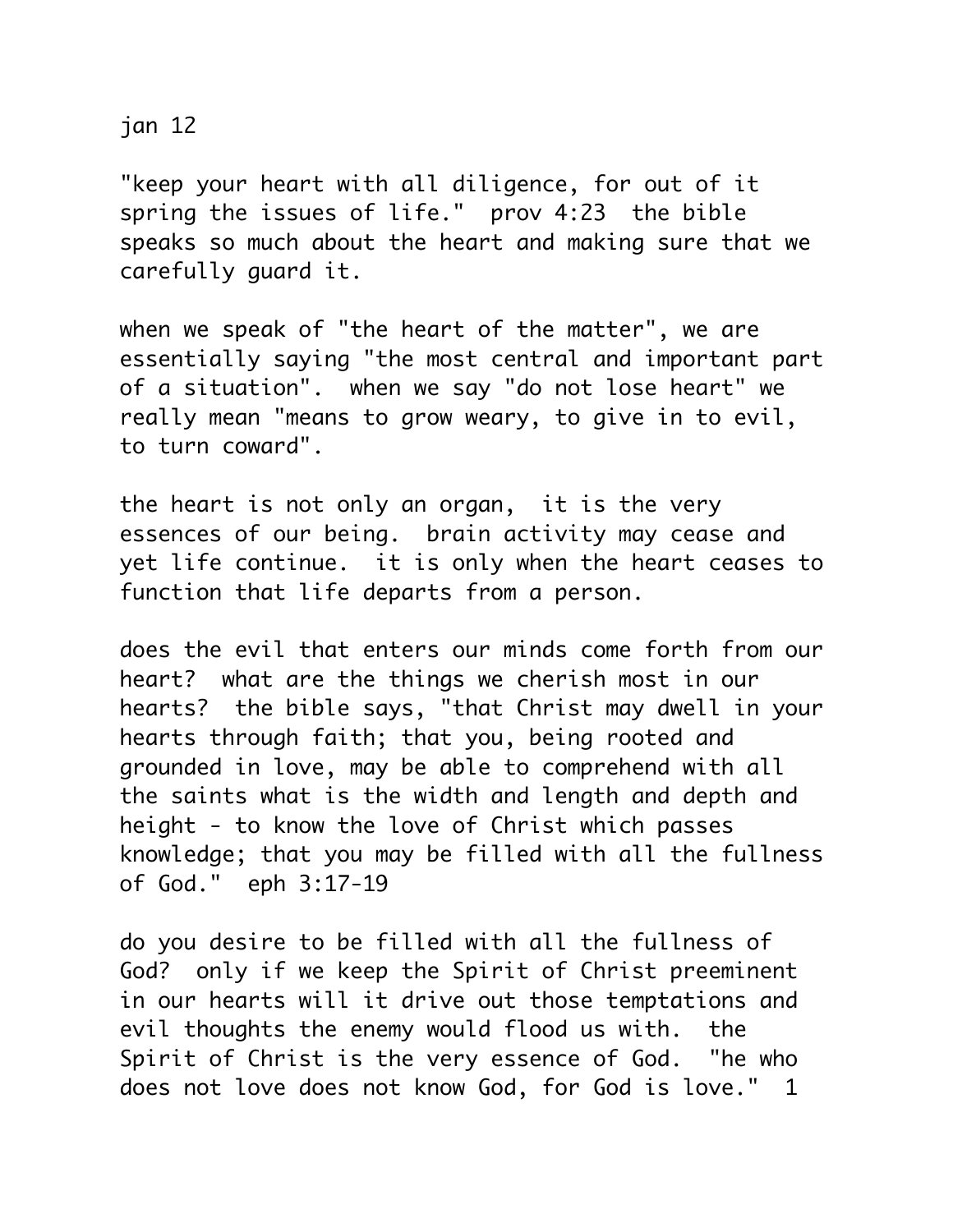john 4:8

so God is love. we know paul gives us the definition of love in 1 cor 13. "though i give my body to be burned, but have not love, it profits me nothing. love suffers long and is kind; love does not envy; love does not parade itself, is not puffed up; does not behave rudely, does not seek its own, is not provoked, thinks no evil; does not rejoice in iniquity, but rejoices in the truth; bears all things, believes all things, hopes all things, endures all things."

to put on love is to put on God. that means the essence of our heart must be love; not of self but of others. i have heard it said the only question that might be asked of us in the hereafter is, "did you learn to love". love does not deny the truth but exalts it. it does not excuse the sin but covers it. it does not seek to tear down but lifts up.

our God is not willing that any should perish. however, perish they will if the love that fills their heart is of evil and not of good. "men loved darkness rather than light, because their deeds were evil." john 3:19 "because they did not receive the love of the truth, that they might be saved." 2 thess 2:10

so it is really the thing you love instead of love itself. it is the difference between an unholy love and a holy love. "a good man out of the good treasure of his heart brings forth good things, and an evil man out of the evil treasure brings forth evil things." matt 12:35